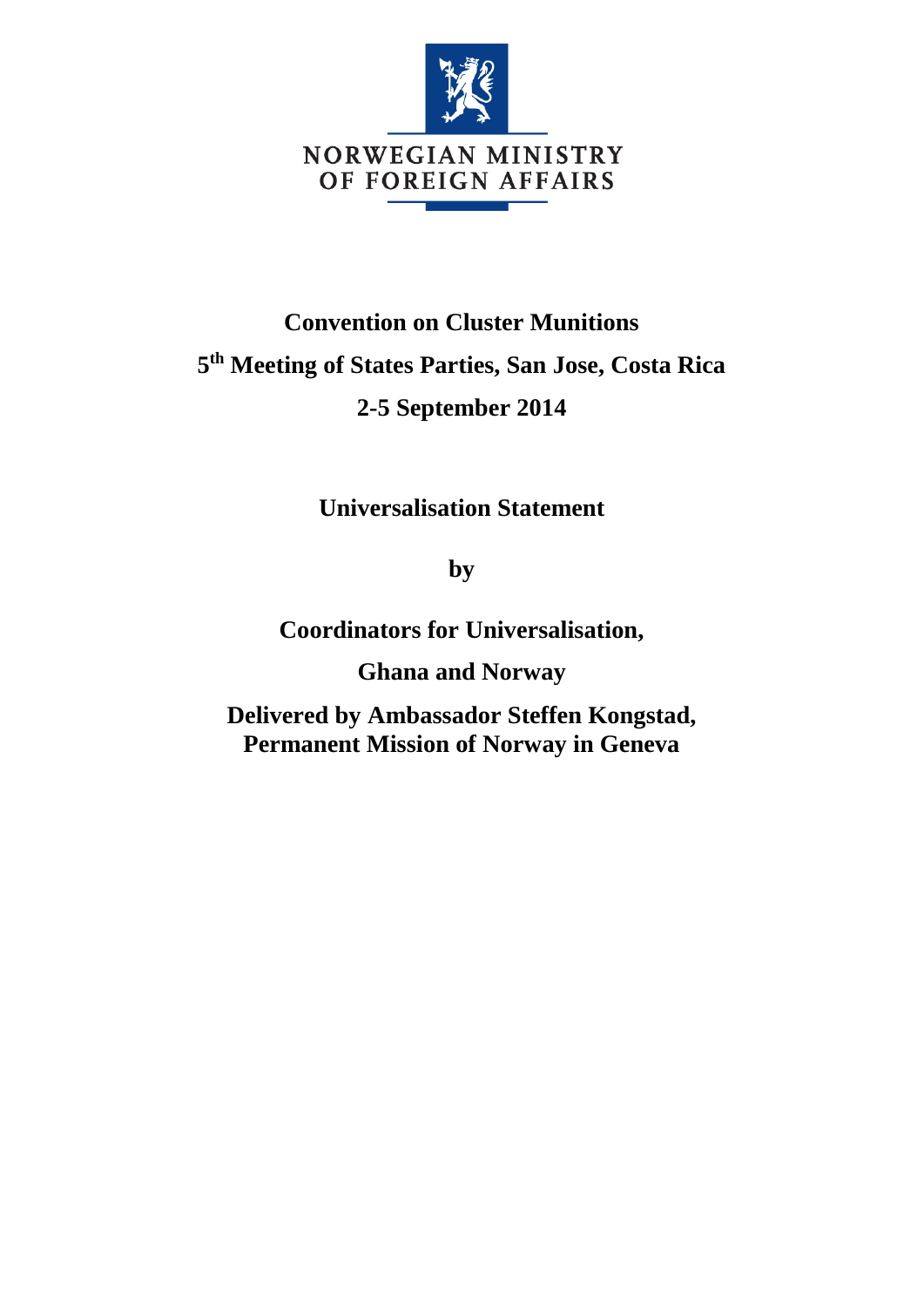Mr. President,

During the year that has passed since the last Meeting of States Parties, Saint Kitts and Nevis (13 September 2013), Belize and Congo have acceded to the Convention. We warmly welcome them to the community of the Convention. In addition, we know that others are in the process of completing their ratification processes within a short timeframe.

As a result of the rapid rate of ratifications and accessions we witnessed in the first years of the Convention, the further universalisation process has now reached a plateau, and thus the number of new States Parties significantly decreased during this reporting period. Despite this being a natural phase in the life of the Convention, we continue to be impatient and expect that the pace of ratifications quicken towards the Review Conference next year.

Nevertheless, we are happy that universalisation and outreach actions have resulted in continued interest by signatories and States not Party in formally joining the CCM. We take the opportunity to encourage all states, not yet party to the Convention, to expedite their accession processes.

Over the last months, Ghana and Norway, as the Coordinators on Universalisation, the Interim Implementation Support Unit and the Coordinator on National Implementation Measures, New Zealand, in cooperation with the ICRC and the CMC, have convened four workshops for different linguistic groups. The three first gathering representatives of Permanent Missions of African French-speaking, African English speaking and Arabicspeaking countries in Geneva. And yesterday we had a Spanish speaking workshop here in San Jose hosted and chaired by Costa Rica. We also wish to deeply thank Costa Rica, Zambia, Togo, Lebanon who have contributed to the workshops.

Furthermore there has been a regional universalisation workshop for Latin America and Caribbean states which took place in December 2013 in Santiago, Chile.

The actions include as well bilateral meetings and demarches with signatories and observers convened by the Coordinators as well as the President of the 4MSP.

The aim of the workshops has been to support efforts towards ratification and accessions by these states, and to obtain a better understanding of the current status in each respective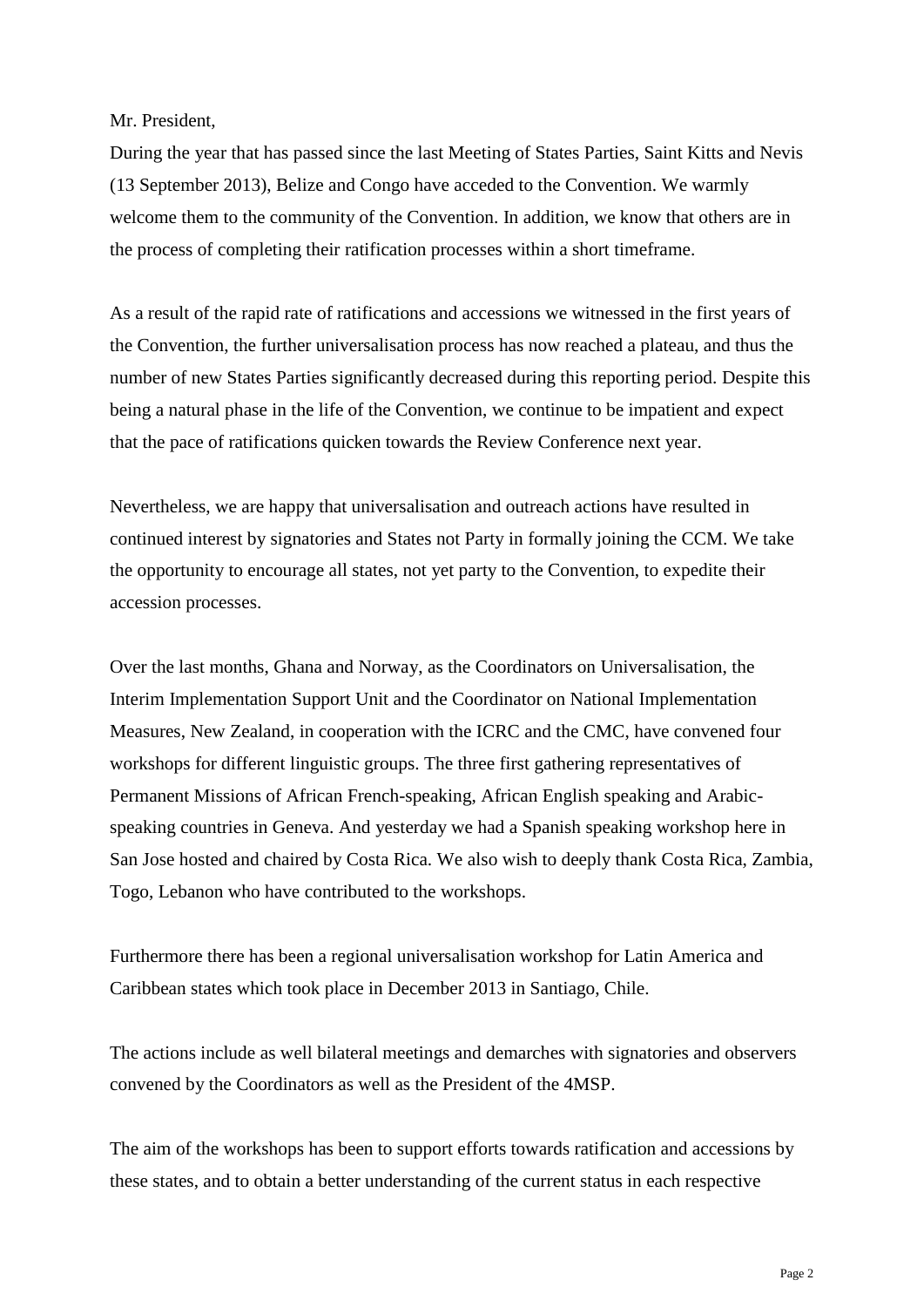country, including progress made and challenges encountered. Another important objective was to demonstrate the resources available for signatories, and to discuss ways in which specific expertise or support could assist in overcoming the challenges identified. We as coordinators have found the workshops very fruitful; having the opportunity to discuss directly with the participating states in small groups; effectively without language barriers. We are of the opinion that such smaller, more focused formats is a very good, cost saving and efficient alternative and worthy to be continued and further developed.

We would indeed like to thank all the states participating in the workshops for sharing openly with us information about their respective ratification processes. Delegations are warmly welcome to update the plenary here today on their activities on universalisation.

From a humanitarian perspective, the CCM is significant to the extent that it changes behaviour. Universalisation is therefore about more than simply encouraging universal participation in the Convention. It is about ensuring that its norms are universally respected and acted upon, and most importantly, that these weapons never again are used, by anyone.

Cluster munitions have been thoroughly stigmatised, to the extent that most states, including many outside the Convention, consider their use unacceptable, illegal and unbefitting of responsible members of the international community. The use of cluster munitions has been generally limited since the adoption and entry into force of the Convention. However, we continue to be deeply concerned about reports of the use of cluster munitions in Syria, Ukraine and South-Sudan and the humanitarian consequences that follow such use and we call on all parties in these conflicts to make sure that no more use occurs. More than 150 States have condemned or expressed concern with the use of cluster munitions in Syria. That is a clear evidence that the norm against cluster munitions has continued to strengthen.

Noting the ongoing strengthening of the norm, we must nevertheless continue our efforts to solidify the Convention. A challenge for States Parties is to continue to reinforce the norm against use and to end all use of cluster munitions. Another challenge is to promote ratification or accession to the CCM by affected states. One of the most effective ways of attracting new States Parties, in particular affected states or developing states with stockpiles, is to demonstrate that the Convention is actually working. Compliance with Article 6 on Cooperation and Assistance will help ensure this, and we encourage all states to work with